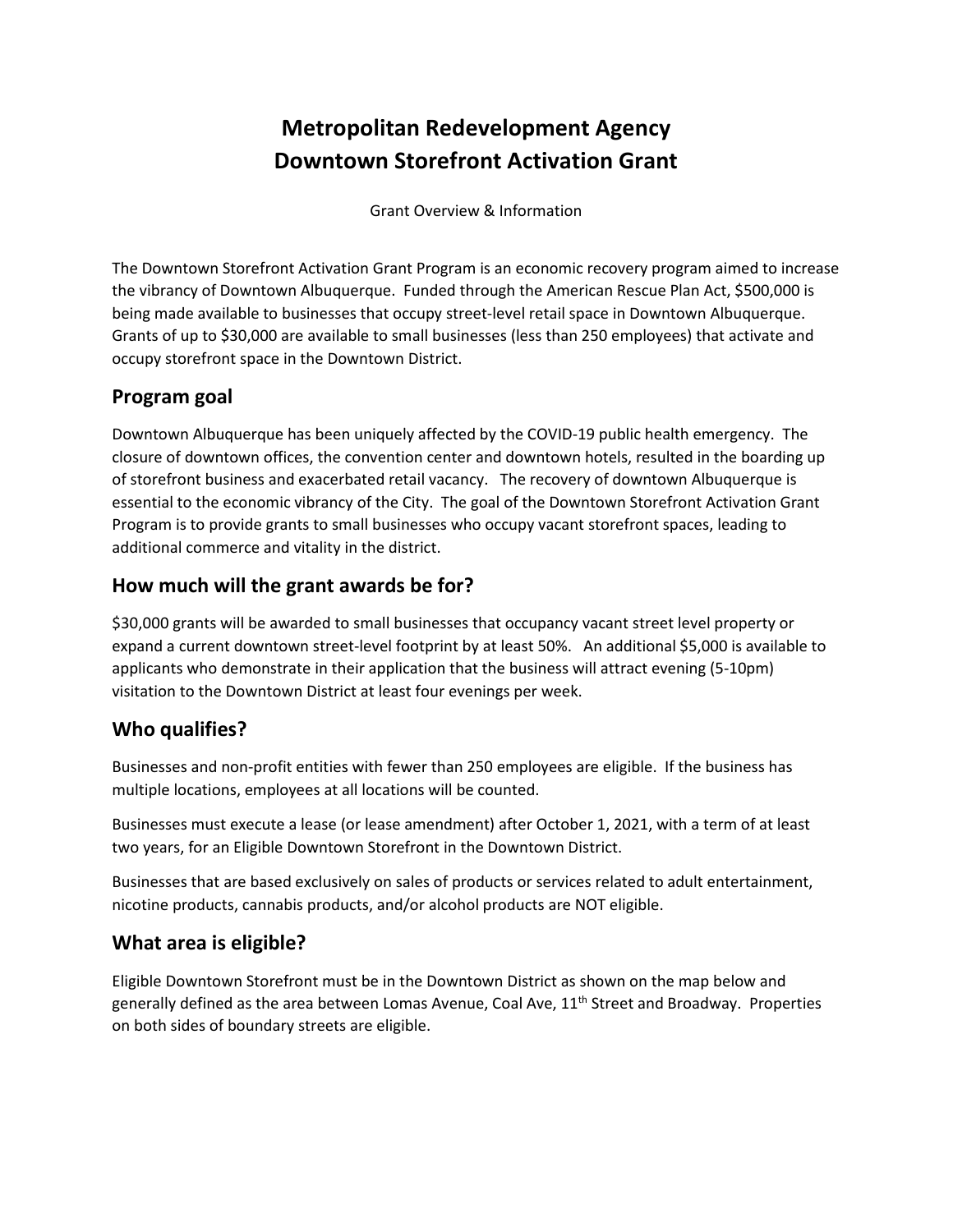

# **What is an Eligible Downtown Storefront?**

Eligible Downtown Storefronts are any ground-floor retail orientated commercial space that is at least 1,000 sq. ft. and has a primary entrance directly onto a sidewalk.

Existing businesses that are currently occupying an Eligible Downtown Storefront are eligible only if they are expanding their existing footprint by 50% of their original square footage either by expanding their existing footprint or relocating within the Downtown District.

# **How can grant funds be used?**

Grant funds are intended to support the success of businesses activating downtown and may be used for the following expenses:

- Tenant Improvements (i.e., construction within the leased space);
- Rent & utilities;
- Inventory /cost of goods sold;
- Furniture, fixtures, and equipment (FFE);
- Employee recruitment, training, and/or compensation; and
- Other business expenses.

**Grant Fund Disbursement:** Grantees will receive awarded funds in 2 installments: